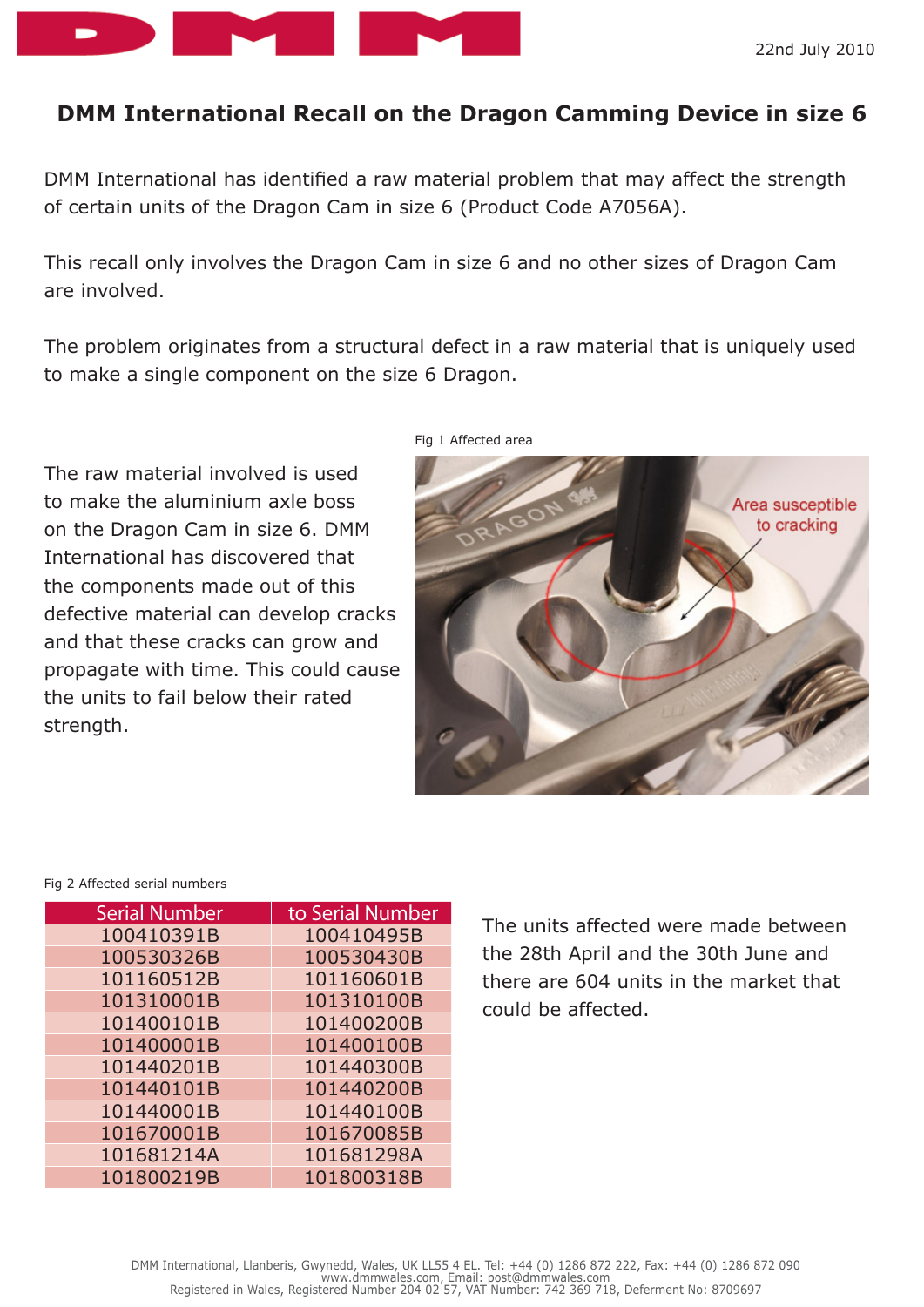If you own a Dragon Cam 6 with a serial number listed above then you should immediately discontinue all use of this product.

We would also ask that any affected Dragon Cam 6 be returned to the point of purchase or to DMM International so that it can be replaced or credited.

We predict we will have replacement units available for despatch by the middle of September. We fully understand that customers may not wish to wait this long and we will honour all requests for credit. If you would like a credit please return the Dragon 6 via the retail outlet where it was bought.

We will provide more information and updates as our investigations progress.

Instructions for returning the cams to DMM International can be found at www.dmmclimbing.com/dragonrecall.asp or by contacting DMM international at d6@dmmwales.com

DMM International would like to sincerely apologise for the inconvenience that this recall will cause. We take enormous pride in our products and make every effort to ensure that all our products are of the highest quality. We will do our very best to work with the climbing community to resolve this issue as quickly as possible.